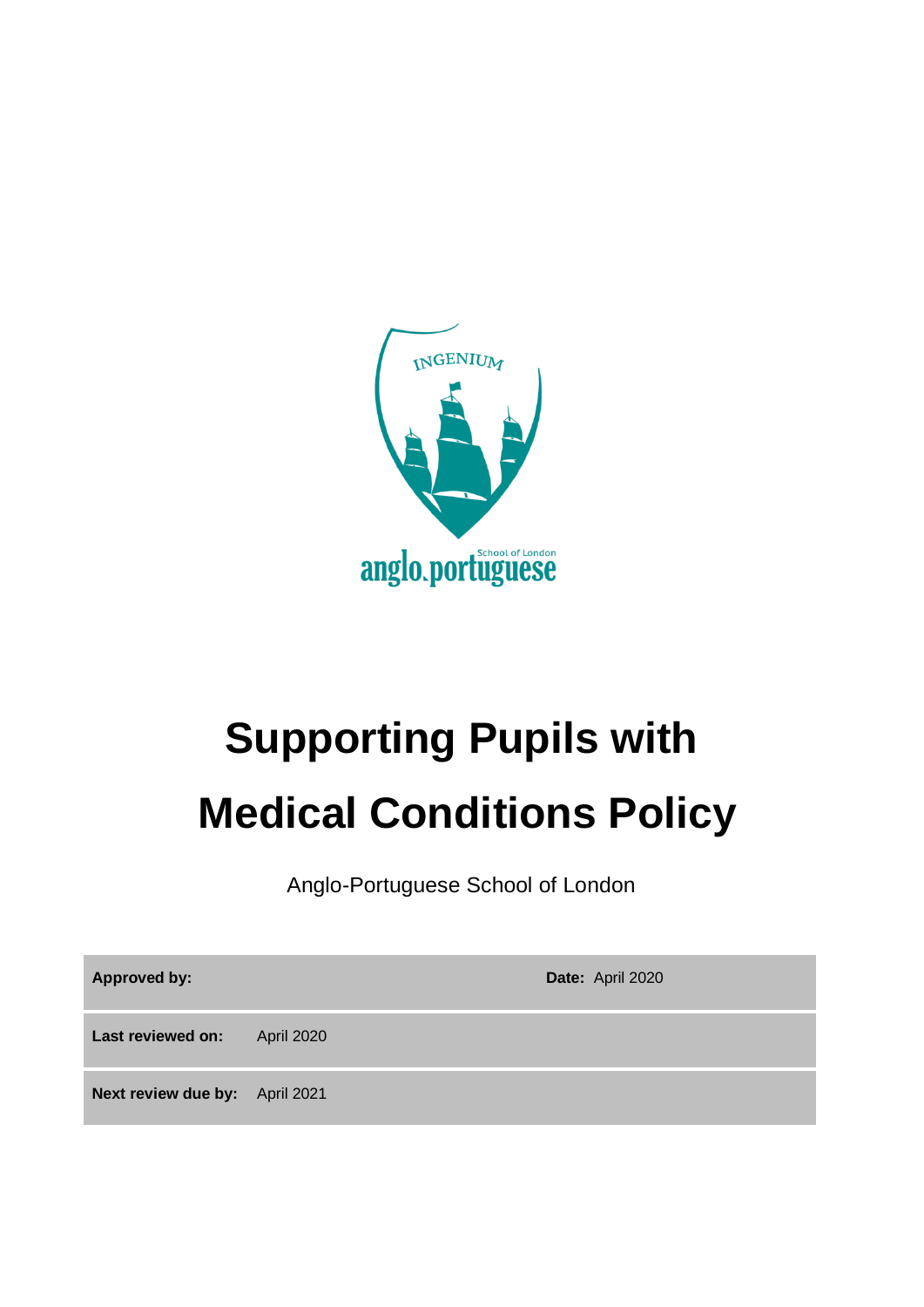### **Contents**

## www.angloportugueseschool.org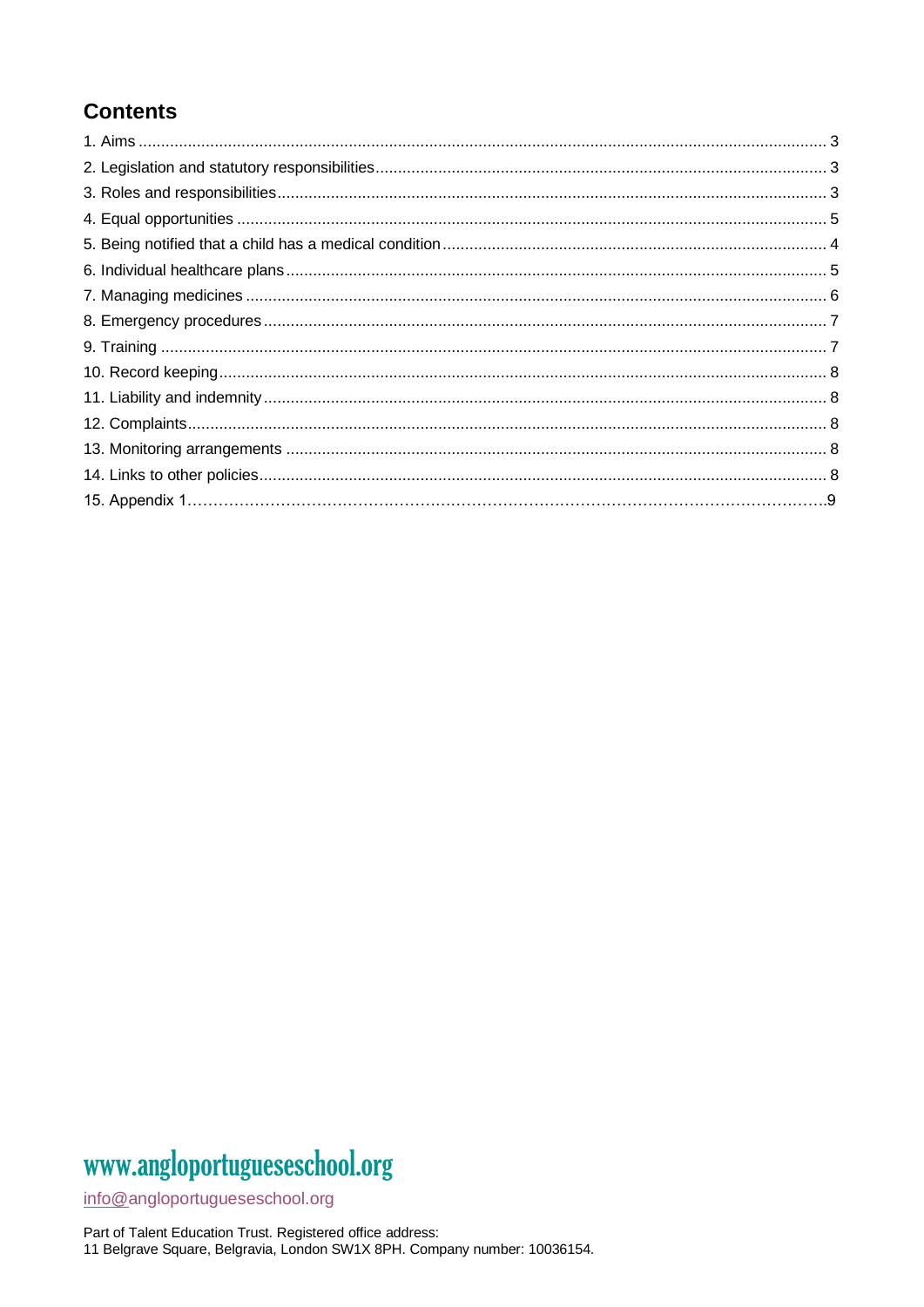#### **1. Aims**

This policy aims to ensure that:

- Pupils, staff and parents understand how our school will support pupils with medical conditions
- Pupils with medical conditions are properly supported to allow them to access the same education as other pupils, including school trips and sporting activities

The Full Governing Body will implement this policy by:

- Making sure sufficient staff are suitably trained
- Making staff aware of pupil's condition, where appropriate
- Making sure there are cover arrangements to ensure someone is always available to support pupils with medical conditions
- Providing supply teachers with appropriate information about the policy and relevant pupils
- Developing and monitoring individual healthcare plans (IHPs)

**The named person with responsibility for implementing this policy is TBD.**

### **2. Legislation and statutory responsibilities**

This policy meets the requirements under [Section 100 of the Children and Families Act 2014,](http://www.legislation.gov.uk/ukpga/2014/6/part/5/crossheading/pupils-with-medical-conditions) which places a duty on governing boards to make arrangements for supporting pupils at their school with medical conditions.

It is also based on the Department for Education's statutory guidance: Supporting pupils at school with [medical conditions.](https://www.gov.uk/government/uploads/system/uploads/attachment_data/file/484418/supporting-pupils-at-school-with-medical-conditions.pdf)

This policy also complies with our funding agreement and articles of association.

### **3. Roles and responsibilities**

#### **3.1 The Full Governing Body (FGB)**

The FGB has ultimate responsibility to make arrangements to support pupils with medical conditions. The FGB will ensure that sufficient staff have received suitable training and are competent before they are responsible for supporting children with medical conditions.

#### **3.2 The Principal**

The Principal will:

- Make sure all staff are aware of this policy and understand their role in its implementation
- Ensure that there is a sufficient number of trained staff available to implement this policy and deliver against all individual healthcare plans (IHPs), including in contingency and emergency situations
- Take overall responsibility for the development of IHPs
- Make sure that school staff are appropriately insured and aware that they are insured to support pupils in this way
- Contact the school nursing service in the case of any pupil who has a medical condition that may require support at school, but who has not yet been brought to the attention of the school nurse
- Ensure that systems are in place for obtaining information about a child's medical needs and that this information is kept up to date.

## www[.angloportugueseschool.org](https://angloportugueseschool.org/)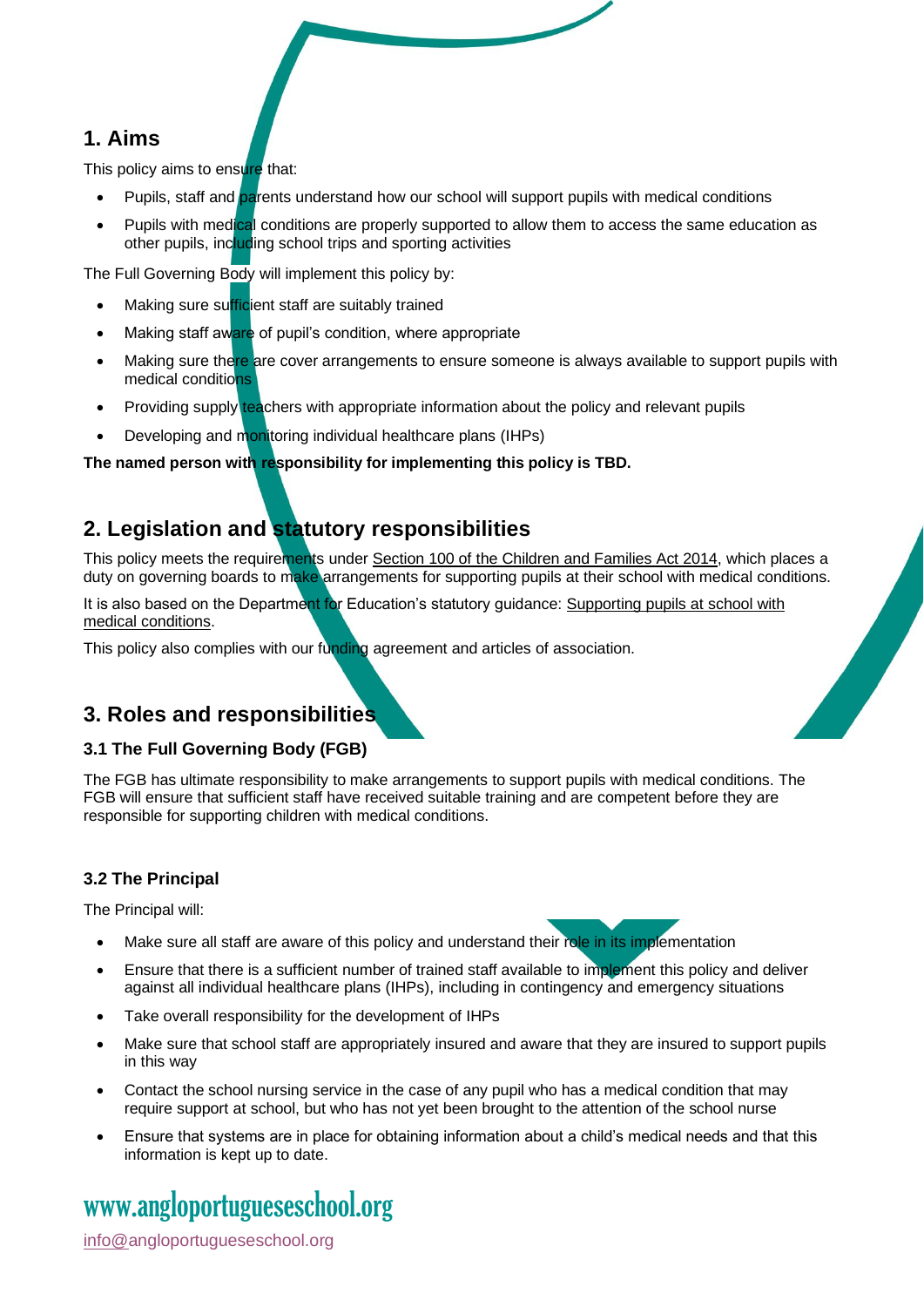

#### **3.3 Staff**

Supporting pupils with medical conditions during school hours is not the sole responsibility of one person. Any member of staff may be asked to provide support to pupils with medical conditions, although they will not be required to do so. This includes the administration of medicines.

Those staff who take on the responsibility to support pupils with medical conditions will receive sufficient and suitable training and will achieve the necessary level of competency before doing so.

Teachers will take into account the needs of pupils with medical conditions that they teach. All staff will know what to do and respond accordingly when they become aware that a pupil with a medical condition needs help.

#### **3.4 Parents**

Parents will:

- Provide the school with sufficient and up-to-date information about their child's medical needs
- Be involved in the development and review of their child's IHP and may be involved in its drafting
- Carry out any action they have agreed to as part of the implementation of the IHP e.g. provide medicines and equipment

#### **3.5 Pupils**

Pupils with medical conditions will often be best placed to provide information about how their condition affects them. Pupils should be fully involved in discussions about their medical support needs and contribute as much as possible to the development of their IHPs. They are also expected to comply with their IHPs.

#### **3.6 School nurses and other healthcare professionals**

Our school nursing service will notify the school when a pupil has been identified as having a medical condition that will require support in school. This will be before the pupil starts school, wherever possible.

Healthcare professionals, such as GPs and paediatricians, will liaise with the schools nurses and notify them of any pupils identified as having a medical condition.

#### **4**. **Equal opportunities**

Our school is clear about the need to actively support pupils with medical conditions to participate in school trips and visits, or in sporting activities, and not prevent them from doing so.

The school will consider what reasonable adjustments need to be made to enable these pupils to participate fully and safely on school trips, visits and sporting activities.

Risk assessments will be carried out so that planning arrangements take account of any steps needed to ensure that pupils with medical conditions are included. In doing so, pupils, their parents and any relevant healthcare professionals will be consulted.

### **5. Being notified that a child has a medical condition**

## www[.angloportugueseschool.org](https://angloportugueseschool.org/)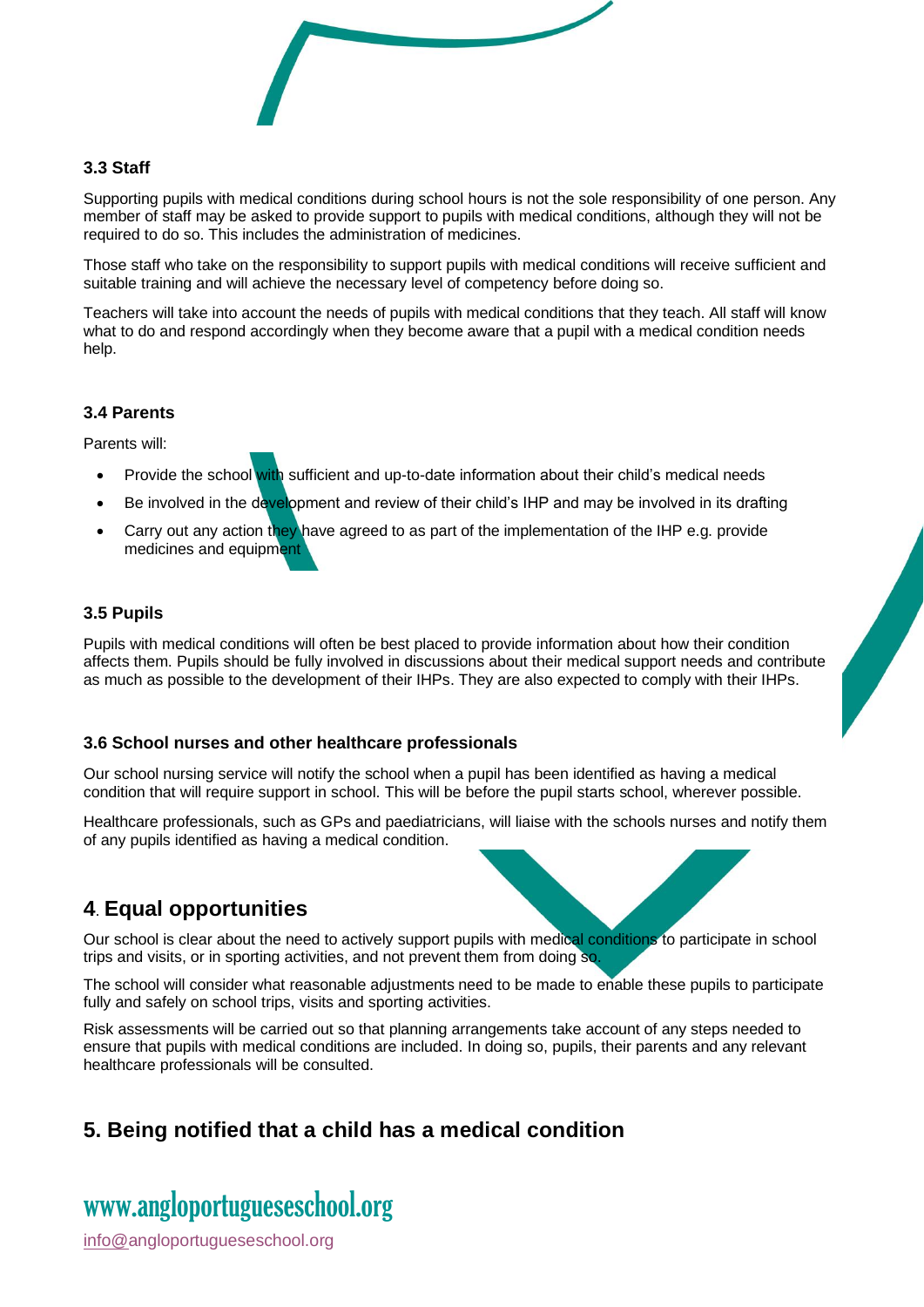When the school is notified that a pupil has a medical condition, the process outlined below will be followed to decide whether the pupil requires an IHP.

The school will make every effort to ensure that arrangements are put into place within 2 weeks, or by the beginning of the relevant term for pupils who are new to our school.

See Appendix 1.

### **6. Individual healthcare plans**

The headteacher has overall responsibility for the development of IHPs for pupils with medical conditions. This has been delegated to the SENDCo.

Plans will be reviewed at least annually, or earlier if there is evidence that the pupil's needs have changed.

Plans will be developed with the pupil's best interests in mind and will set out:

- What needs to be done
- **When**
- By whom

Not all pupils with a medical condition will require an IHP. It will be agreed with a healthcare professional and the parents when an IHP would be inappropriate or disproportionate. This will be based on evidence. If there is not a consensus, the headteacher will make the final decision.

Plans will be drawn up in partnership with the school, parents and a relevant healthcare professional, such as the school nurse, specialist or paediatrician, who can best advise on the pupil's specific needs. The pupil will be involved wherever appropriate.

IHPs will be linked to, or become part of, any statement of special educational needs (SEN) or education, health and care (EHC) plan. If a pupil has SEN but does not have a statement or EHC plan, the SEN will be mentioned in the IHP.

The level of detail in the plan will depend on the complexity of the child's condition and how much support is needed. The FGB and SENDCo will consider the following when deciding what information to record on IHPs:

- The medical condition, its triggers, signs, symptoms and treatments
- The pupil's resulting needs, including medication (dose, side effects and storage) and other treatments, time, facilities, equipment, testing, access to food and drink where this is used to manage their condition, dietary requirements and environmental issues, e.g. crowded corridors, travel time between lessons
- Specific support for the pupil's educational, social and emotional needs. For example, how absences will be managed, requirements for extra time to complete exams, use of rest periods or additional support in catching up with lessons, counselling sessions
- The level of support needed, including in emergencies. If a pupil is self-managing their medication, this will be clearly stated with appropriate arrangements for monitoring
- Who will provide this support, their training needs, expectations of their role and confirmation of proficiency to provide support for the pupil's medical condition from a healthcare professional, and cover arrangements for when they are unavailable
- Who in the school needs to be aware of the pupil's condition and the support required
- Arrangements for written permission from parents and the headteacher for medication to be administered by a member of staff, or self-administered by the pupil during school hours
- Separate arrangements or procedures required for school trips or other school activities outside of the normal school timetable that will ensure the pupil can participate, e.g. risk assessments

## www[.angloportugueseschool.org](https://angloportugueseschool.org/)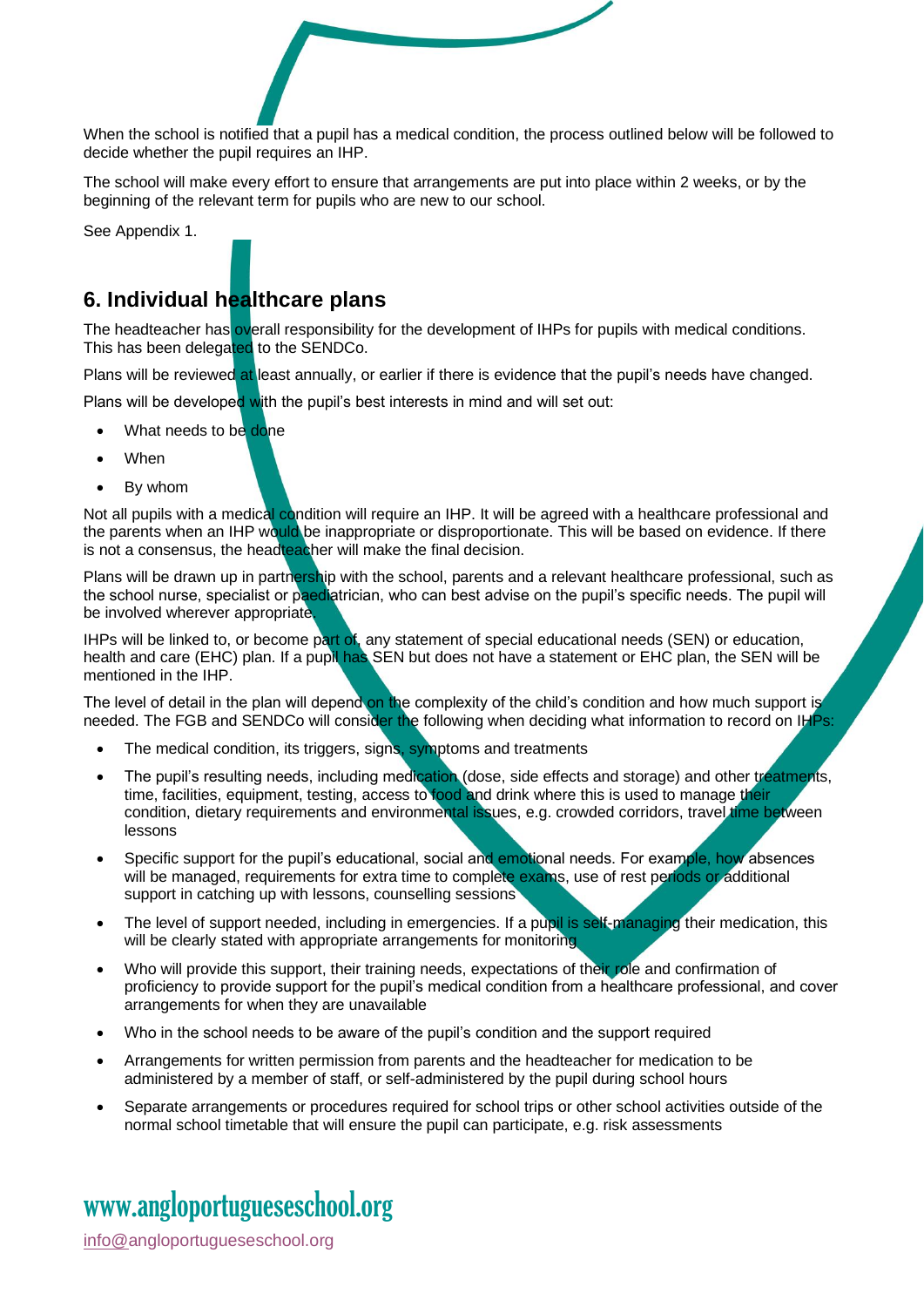- Where confidentiality issues are raised by the parent/pupil, the designated individuals to be entrusted with information about the pupil's condition
- What to do in an emergency, including who to contact, and contingency arrangements.

### **7. Managing medicines**

Prescription medicines will only be administered at school:

- When it would be detrimental to the pupil's health or school attendance not to do so **and**
- Where we have parents' written consent.

#### **The only exception to this is where the medicine has been prescribed to the pupil without the knowledge of the parents.**

Pupils under 16 will not be given medicine containing aspirin unless prescribed by a doctor.

Anyone giving a pupil any medication (for example, for pain relief) will first check maximum dosages and when the previous dosage was taken. Parents will always be informed.

The school will only accept prescribed medicines that are:

- In-date
- Labelled
- Provided in the original container, as dispensed by the pharmacist, and include instructions for administration, dosage and storage.

The school will accept insulin that is inside an insulin pen or pump rather than its original container, but it must be in date.

All medicines will be stored safely. Pupils will be informed about where their medicines are at all times and be able to access them immediately. Medicines and devices such as asthma inhalers, blood glucose testing meters and adrenaline pens will always be readily available to pupils and not locked away.

Medicines will be returned to parents to arrange for safe disposal when no longer required.

#### **7.1 Controlled drugs**

[Controlled drugs](http://www.nhs.uk/chq/Pages/1391.aspx?CategoryID=73) are prescription medicines that are controlled under the [Misuse of Drugs Regulations 2001](http://www.legislation.gov.uk/uksi/2001/3998/schedule/1/made) and subsequent amendments, such as morphine or methadone.

A pupil who has been prescribed a controlled drug may have it in their possession if they are competent to do so, but they must not pass it to another pupil to use. All other controlled drugs are kept in a secure cupboard in the school office and only named staff have access.

Controlled drugs will be easily accessible in an emergency and a record of any doses used and the amount held will be kept.

#### **7.2 Pupils managing their own needs**

Pupils who are competent will be encouraged to take responsibility for managing their own medicines and procedures. This will be discussed with parents and it will be reflected in their IHPs.

Pupils will be allowed to carry their own medicines and relevant devices wherever possible. Staff will not force a pupil to take a medicine or carry out a necessary procedure if they refuse, but will follow the procedure agreed in the IHP and inform parents so that an alternative option can be considered, if necessary.

## www[.angloportugueseschool.org](https://angloportugueseschool.org/)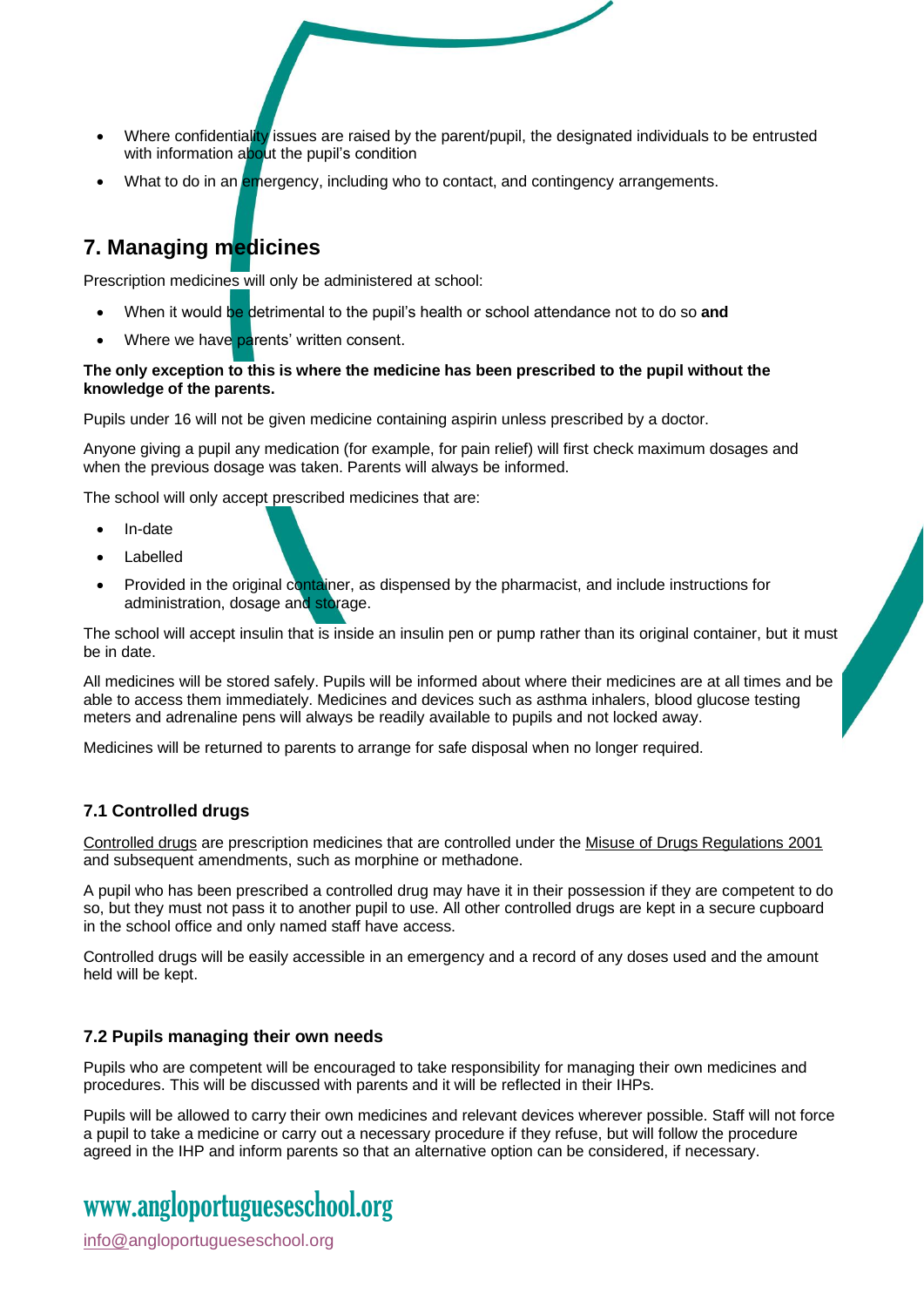

#### **7.3 Unacceptable practice**

School staff should use their discretion and judge each case individually with reference to the pupil's IHP, but it is generally not acceptable to:

- Prevent pupils from easily accessing their inhalers and medication, and administering their medication when and where necessary
- Assume that every pupil with the same condition requires the same treatment
- Ignore the views of the pupil or their parents
- Ignore medical evidence or opinion (although this may be challenged)
- Send children with medical conditions home frequently for reasons associated with their medical condition or prevent them from staying for normal school activities, including lunch, unless this is specified in their **IHPs**
- If the pupil becomes ill, send them to the school office or medical room unaccompanied or with someone unsuitable
- Penalise pupils for their attendance record if their absences are related to their medical condition, e.g. hospital appointments
- Prevent pupils from drinking, eating or taking toilet or other breaks whenever they need to in order to manage their medical condition effectively
- Require parents, or otherwise make them feel obliged, to attend school to administer medication or provide medical support to their pupil, including with toileting issues. No parent should have to give up working because the school is failing to support their child's medical needs
- Prevent pupils from participating, or create unnecessary barriers to pupils participating in any aspect of school life, including school trips, e.g. by requiring parents to accompany their child
- Administer, or ask pupils to administer, medicine in school toilets.

### **8. Emergency procedures**

Staff will follow the school's normal emergency procedures (for example, calling 999). All pupils' IHPs will clearly set out what constitutes an emergency and will explain what to do.

If a pupil needs to be taken to hospital, staff will stay with the pupil until the parent arrives, or accompany the pupil to hospital by ambulance.

### **9. Training**

Staff who are responsible for supporting pupils with medical needs will receive suitable and sufficient training to do so. The training will be identified during the development or review of IHPs. Staff who provide support to pupils with medical conditions will be included in meetings where this is discussed. The relevant healthcare professionals will lead on identifying the type and level of training required and will agree this with SENDCo. Training will be kept up to date. Training will:

- Be sufficient to ensure that staff are competent and have confidence in their ability to support the pupils
- Fulfil the requirements in the IHPs
- Help staff to have an understanding of the specific medical conditions they are being asked to deal with, their implications and preventative measures.

## www[.angloportugueseschool.org](https://angloportugueseschool.org/)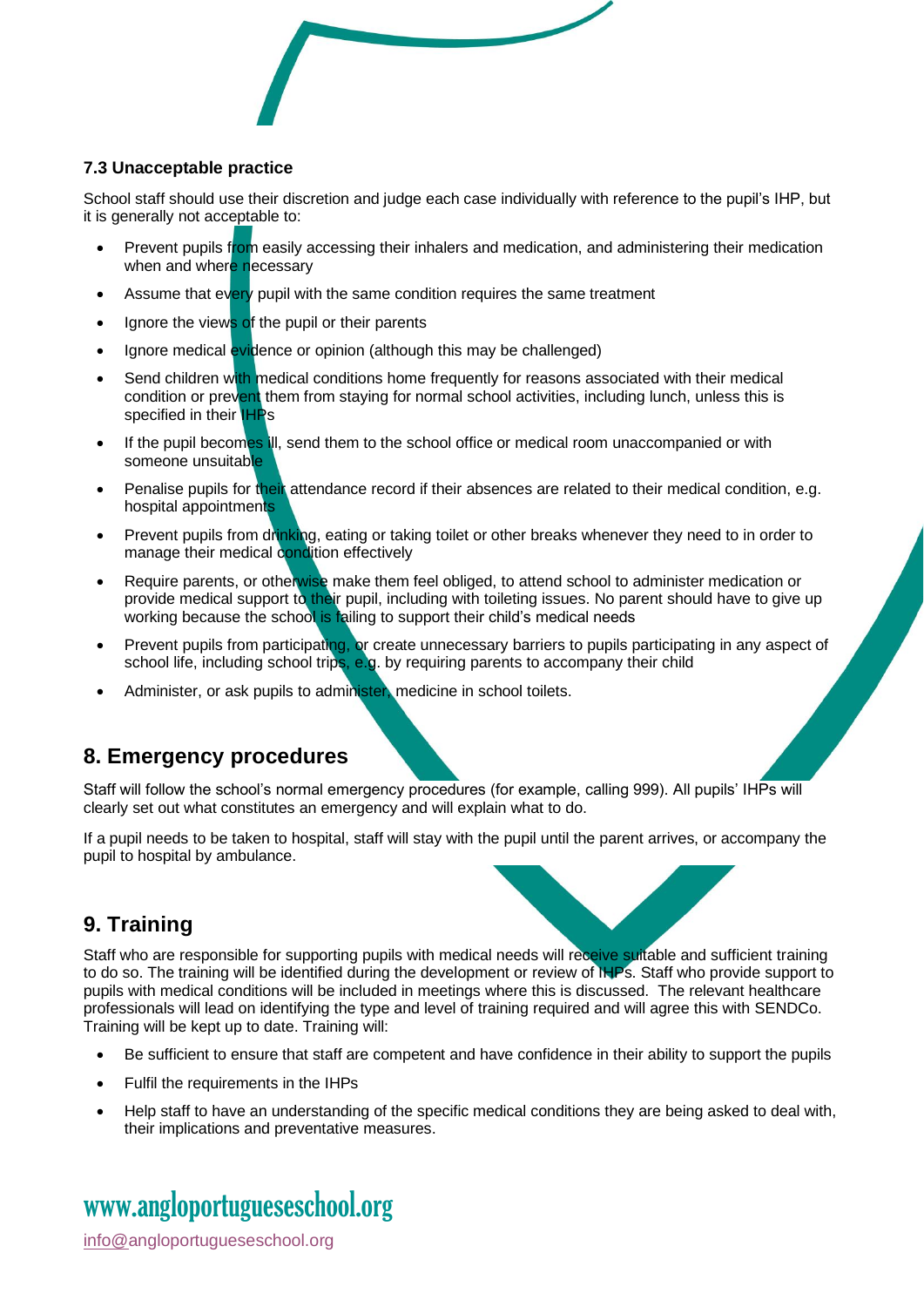Healthcare professionals will provide confirmation of the proficiency of staff in a medical procedure, or in providing medication.

All staff will receive training so that they are aware of this policy and understand their role in implementing it, for example, with preventative and emergency measures so they can recognise and act quickly when a problem occurs. This will be provided for new staff during their induction.

### **10. Record keeping**

The FGB will ensure that written records are kept of all medicine administered to pupils. Parents will be informed if their pupil has been unwell at school.

IHPs are kept in a readily accessible place which all staff are aware of.

### **11. Liability and indemnity**

The FGB will ensure that the appropriate level of insurance is in place and appropriately reflects the school's level of risk. We will ensure that we are a member of the Department for Education's risk protection arrangement (RPA).

#### **12. Complaints**

Parents with a complaint about their child's medical condition should discuss these directly with the SENDCo in the first instance. If the Principal or Deputy Head cannot resolve the matter, they will direct parents to the school's complaints procedure.

### **13. Monitoring arrangements**

This policy will be reviewed and approved by the FGB every year.

#### **14. Links to other policies**

This policy links to the following policies:

- Accessibility plan
- **Complaints**
- Equality information and objectives
- First aid
- Health and safety
- **Safeguarding**
- Special educational needs information report and policy.

### www[.angloportugueseschool.org](https://angloportugueseschool.org/)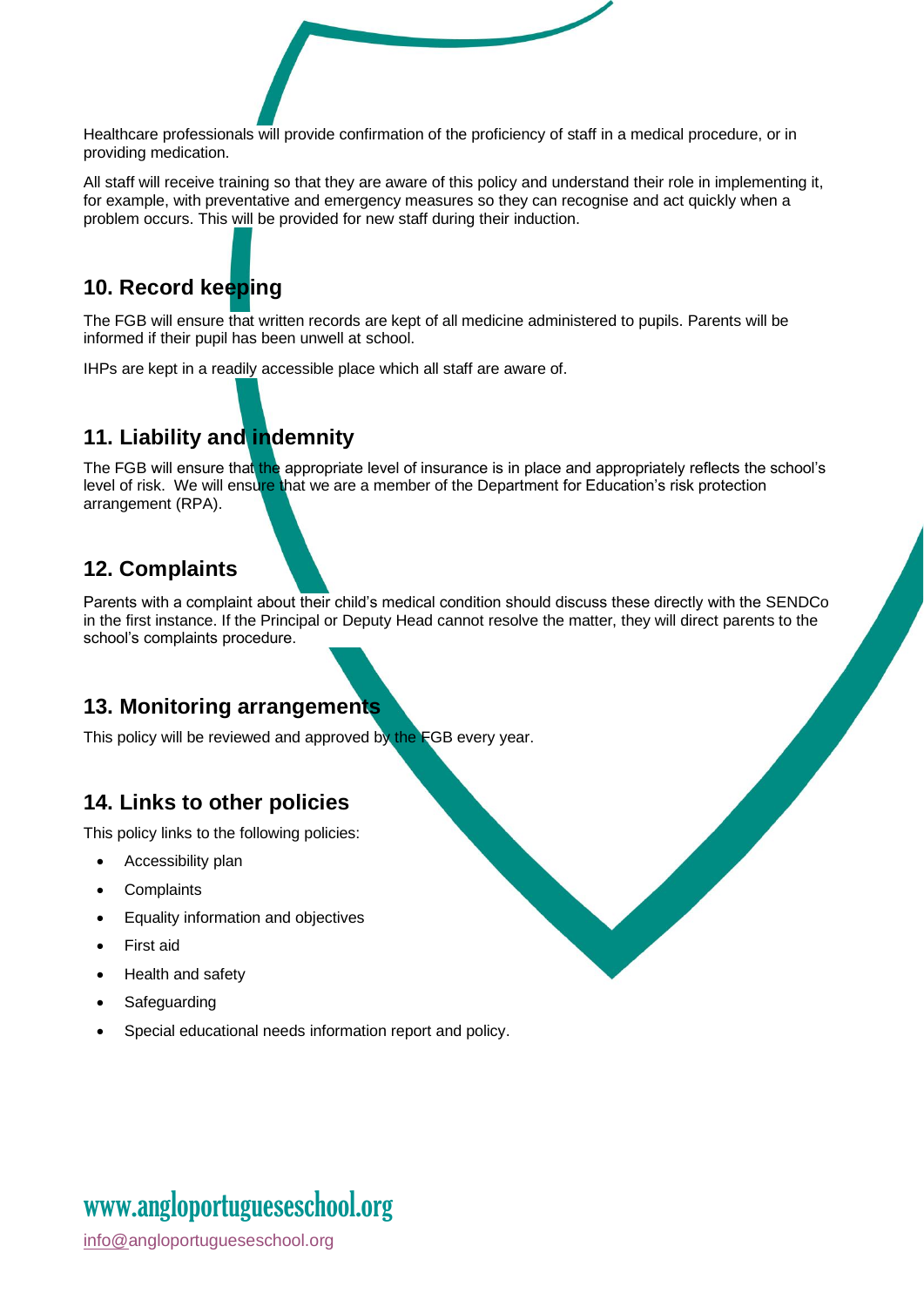



## www[.angloportugueseschool.org](https://angloportugueseschool.org/)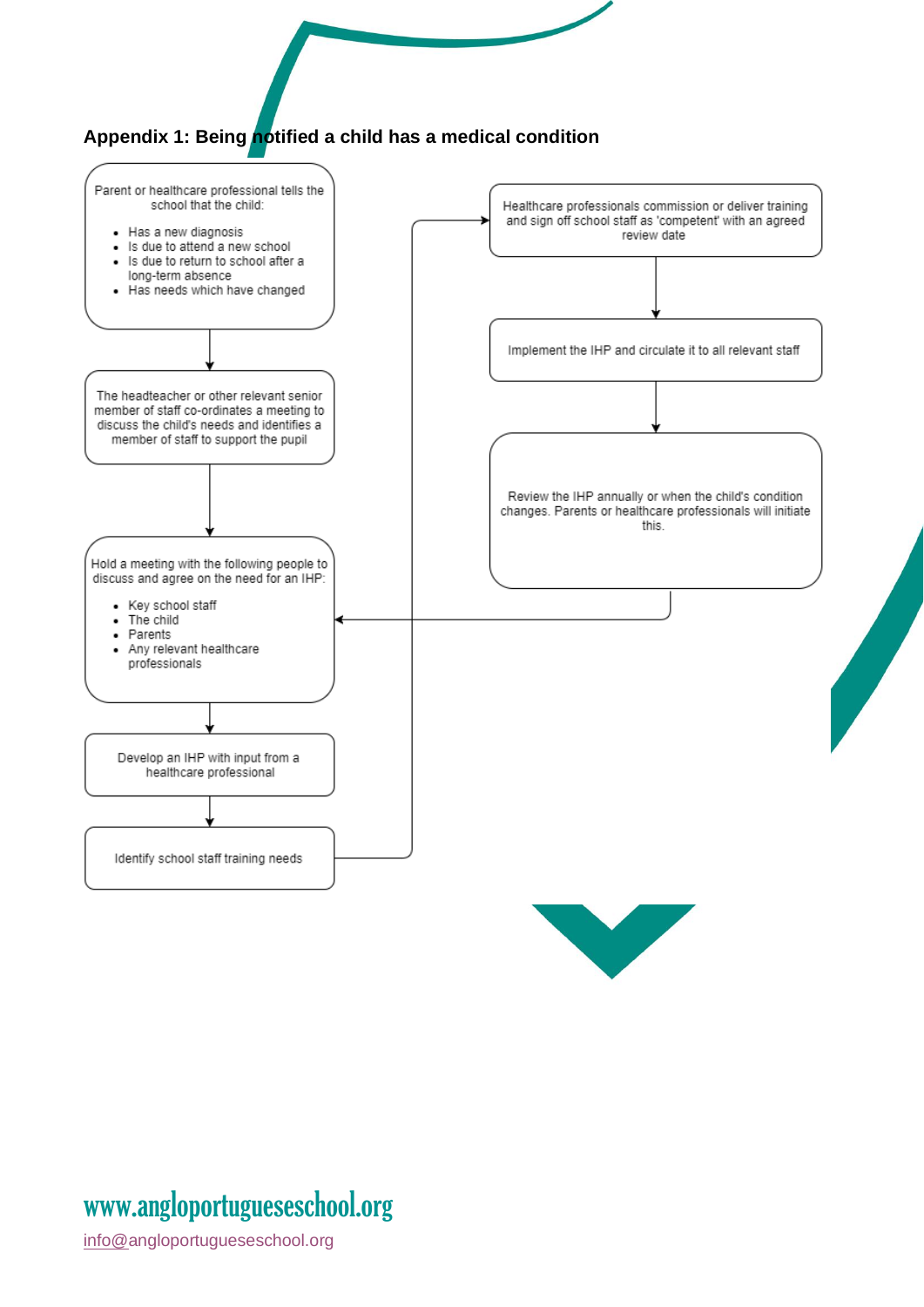### **Appendix 2: Checklist when receiving medicines**

| 1              | Is this a fourth dose? If YES go to Q3. If NO go to Q2                          |
|----------------|---------------------------------------------------------------------------------|
| $\overline{2}$ | If not, why does it need administering in school?                               |
| $\mathfrak{Z}$ | Has it been prescribed by a doctor, dentist, nurse or pharmacist?               |
|                | If YES go to $\overline{Q4}$ . If NO go to $Q5$                                 |
|                | Is it in the original packaging?**                                              |
| $\overline{4}$ | Does it have the Pharmacist's name, address, telephone number and logo?         |
|                | If no logo, phone the pharmacy $-$ do not administer.)1                         |
|                | Does it have the child's name and date of birth stated clearly on the packaging |
| 5              | (and contents $-\text{ if } a \text{ bottle}$ )?                                |
|                | Does the content match the container in name and dose size?                     |
| 6              | (i.e. 200mg Paracetamol not 500mg).                                             |
| 7              | Is it in date?                                                                  |
|                |                                                                                 |
| 8              | Where does it need to be stored?                                                |
| 9              | Who brought the medicine in to school?                                          |
| 10             | Who will be collecting the medicine at the end of the day? (Not the child)      |
| 11             | Has an administering medicines consent form or an IHCP been completed?          |

*\*\* Note if Insulin, this may not be in the original container but might be in the form of pen or pump.* 

|                                                         | Long-term<br>medicines                                                                                      | <b>Short-term</b><br>medicines                                             | <b>Asthma Plan</b>             | <b>Allergies</b>                                                                                                                                                                                |
|---------------------------------------------------------|-------------------------------------------------------------------------------------------------------------|----------------------------------------------------------------------------|--------------------------------|-------------------------------------------------------------------------------------------------------------------------------------------------------------------------------------------------|
| Type of<br>permission/<br>medical record<br>to complete | Appendix 3 IHCP                                                                                             | Appendix 4<br>Agreement for<br>school to<br>administer<br>medicines/record | Appendix 5<br>Asthma Care Plan | 1. Specific allergy<br>treatment plan<br>2. Generic allergy<br>plan i.e. not severe                                                                                                             |
| Who<br>completes it                                     | SENCO - if linked<br>to SEN<br>Health Care<br>Professional<br>involved<br>Other designated<br>member of SLT | Parent                                                                     | Parent<br>with class teacher   | 1. Health Care<br>professionals (who<br>train relevant<br>school staff to<br>administer required<br>medicine)<br>2. Parents with<br>school<br>Appendix 4 or<br><b>IHCP</b> depending<br>on need |
| Types of<br>illnesses/<br>medication                    | Epilepsy<br>Diabetes<br>Cystic Fibrosis<br>Chronic Fatigue<br>Arthritis<br>Coeliac Disease                  | Pain<br>Fever<br>Antibiotics                                               | Asthma-<br>use of inhalers     | Allergies to food,<br>animals etc                                                                                                                                                               |

## www[.angloportugueseschool.org](https://angloportugueseschool.org/)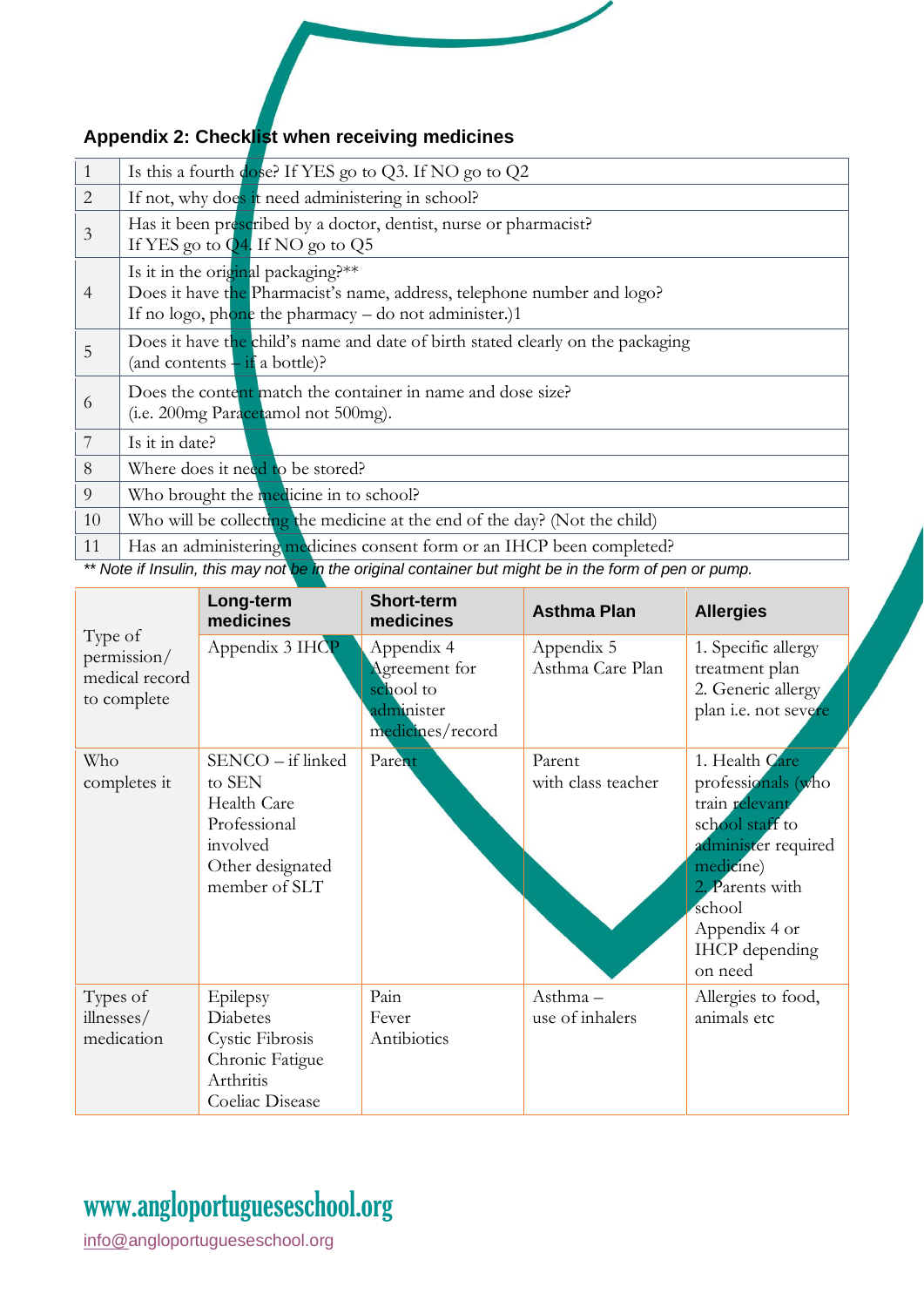### **Appendix 3: Individual Healthcare Plan (IHCP)**

| Child's name                              |  |
|-------------------------------------------|--|
|                                           |  |
| Photo*                                    |  |
| *If parents give consent                  |  |
|                                           |  |
|                                           |  |
| <b>Class/Form</b>                         |  |
| Date of birth                             |  |
| Age                                       |  |
| Medical diagnosis or condition            |  |
| Date of plan                              |  |
| Date of plan review                       |  |
|                                           |  |
| Family contact information: FIRST contact |  |
| <b>Full name</b>                          |  |
| <b>Relationship to child</b>              |  |
| Phone number (work)                       |  |
| Home                                      |  |
| <b>Mobile</b>                             |  |
| Address, if different to child            |  |
|                                           |  |
|                                           |  |

| Family contact information: SECOND contact |  |  |
|--------------------------------------------|--|--|
| Full name                                  |  |  |
| Relationship to child                      |  |  |

## www[.angloportugueseschool.org](https://angloportugueseschool.org/)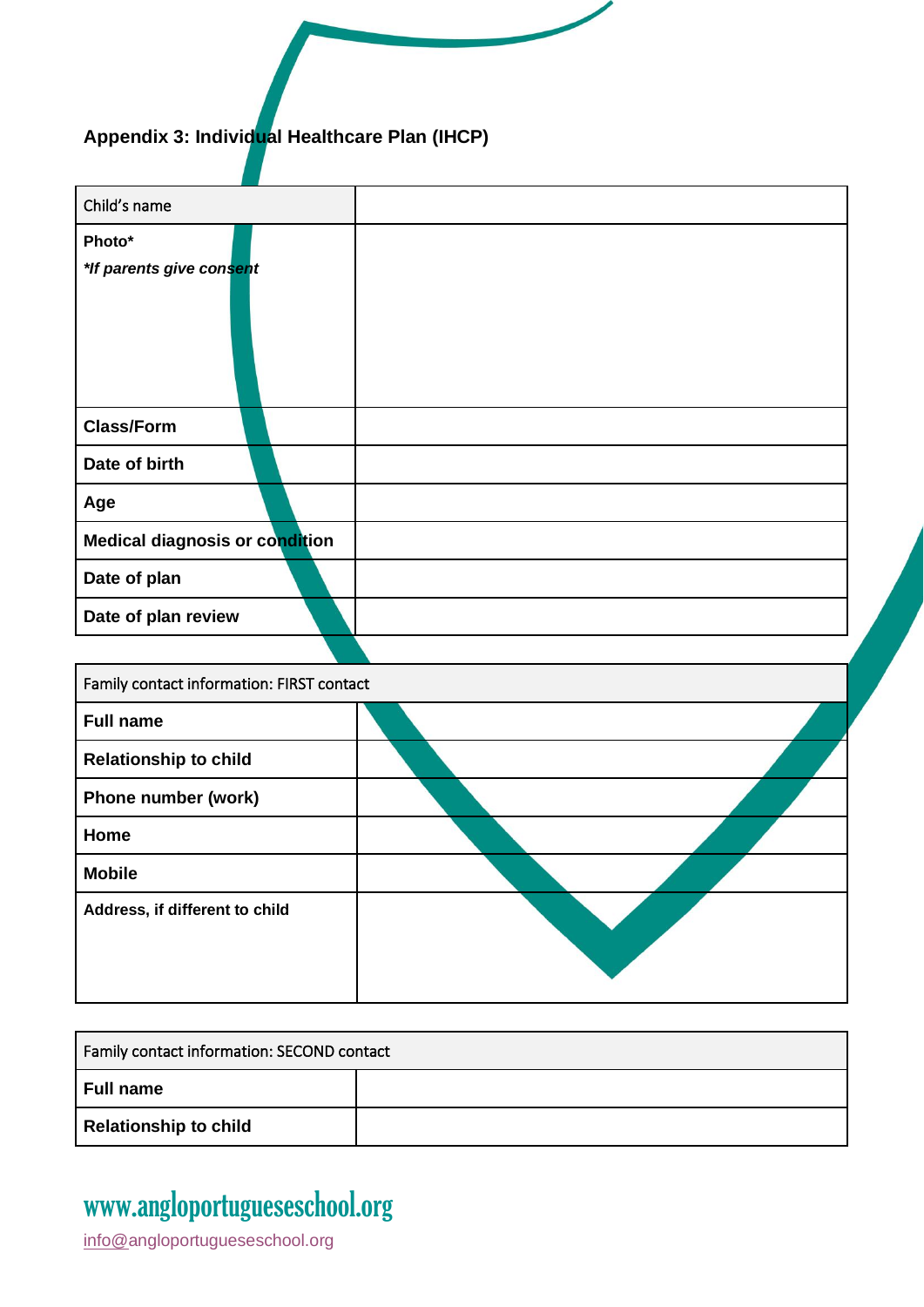| Phone number (work)                                                                     |  |
|-----------------------------------------------------------------------------------------|--|
| Home                                                                                    |  |
| <b>Mobile</b>                                                                           |  |
| Address, if different to child                                                          |  |
| Clinic/Hospital Contact/Pharmacy                                                        |  |
| Name                                                                                    |  |
| Role                                                                                    |  |
| Contact number                                                                          |  |
|                                                                                         |  |
| <b>GP</b>                                                                               |  |
| <b>Name</b>                                                                             |  |
| <b>Surgery/Practice</b>                                                                 |  |
| <b>Contact number</b>                                                                   |  |
|                                                                                         |  |
| School                                                                                  |  |
| Who is responsible for<br>providing support in school?                                  |  |
| What are the expectations of the<br>role? (even if the child is self-<br>administering) |  |
| Who will cover this role if they<br>are absent?                                         |  |
|                                                                                         |  |
| <b>Medical needs</b>                                                                    |  |
| What are the medical needs?                                                             |  |
| What are the symptoms<br>experienced by the child?                                      |  |

## www[.angloportugueseschool.org](https://angloportugueseschool.org/)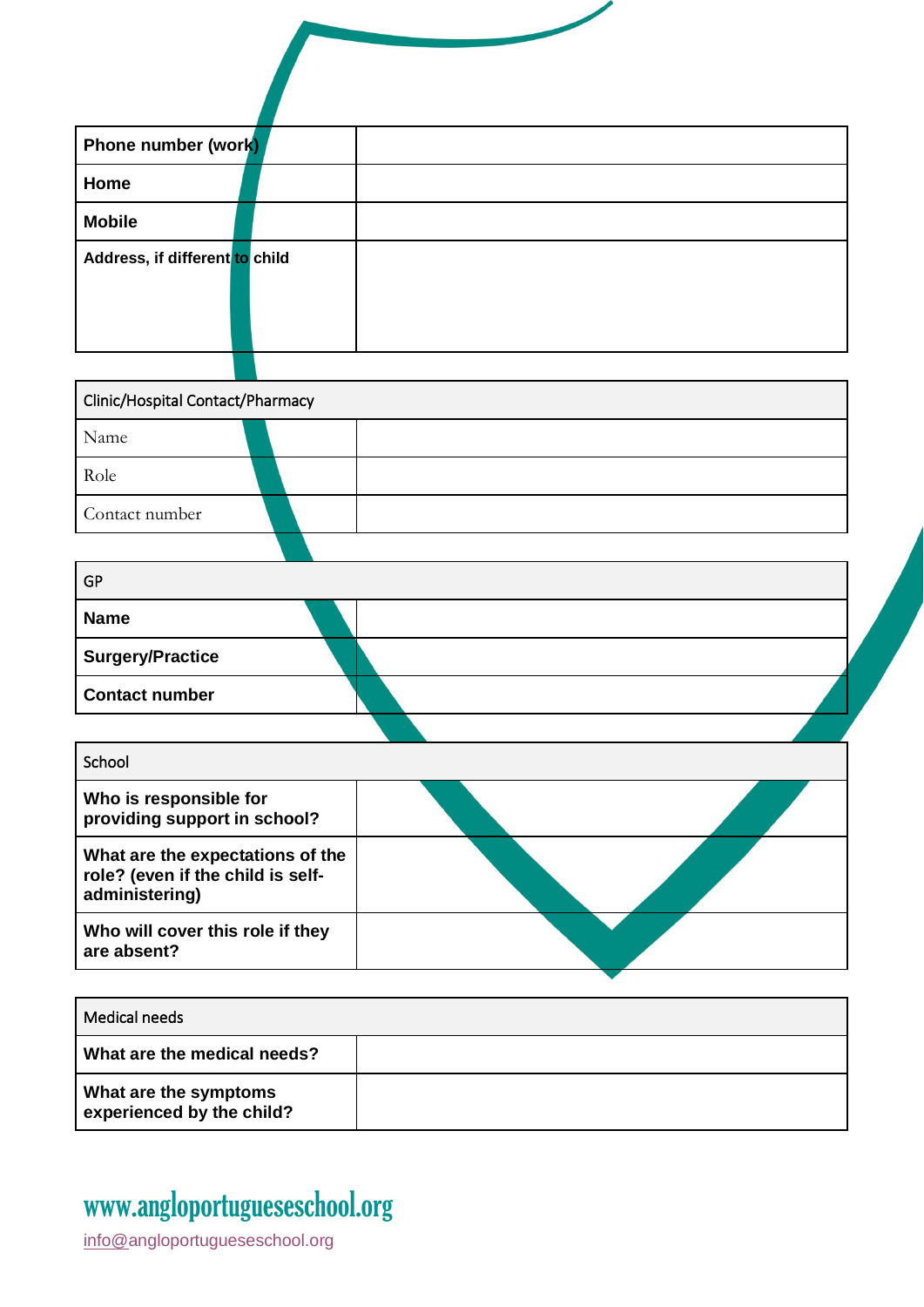| What are the signs that can be<br>seen that are an indication of<br>the child being unwell? |
|---------------------------------------------------------------------------------------------|
| What can trigger an incident?                                                               |
| Is treatment required?<br>If so, what treatments are<br>needed?                             |
| What equipment/device is<br>required?                                                       |
| Where is this stored?                                                                       |
| Where will treatment be<br>administered?                                                    |
|                                                                                             |

| Medication                                                                                    |  |
|-----------------------------------------------------------------------------------------------|--|
| Name of medication                                                                            |  |
| Dose                                                                                          |  |
| Time the dose is to be taken                                                                  |  |
| <b>Method of administration</b><br>(including 'with water' etc)                               |  |
| Side effects                                                                                  |  |
| <b>Contraindications (any</b><br>circumstances in which the<br>medicine should not be given)  |  |
| What other medication are they<br>on?                                                         |  |
| Who is administering the<br>medicine?<br>(including who is supervising<br>self-administering) |  |
| Have they been appropriately<br>trained? (Give date)                                          |  |

## www[.angloportugueseschool.org](https://angloportugueseschool.org/)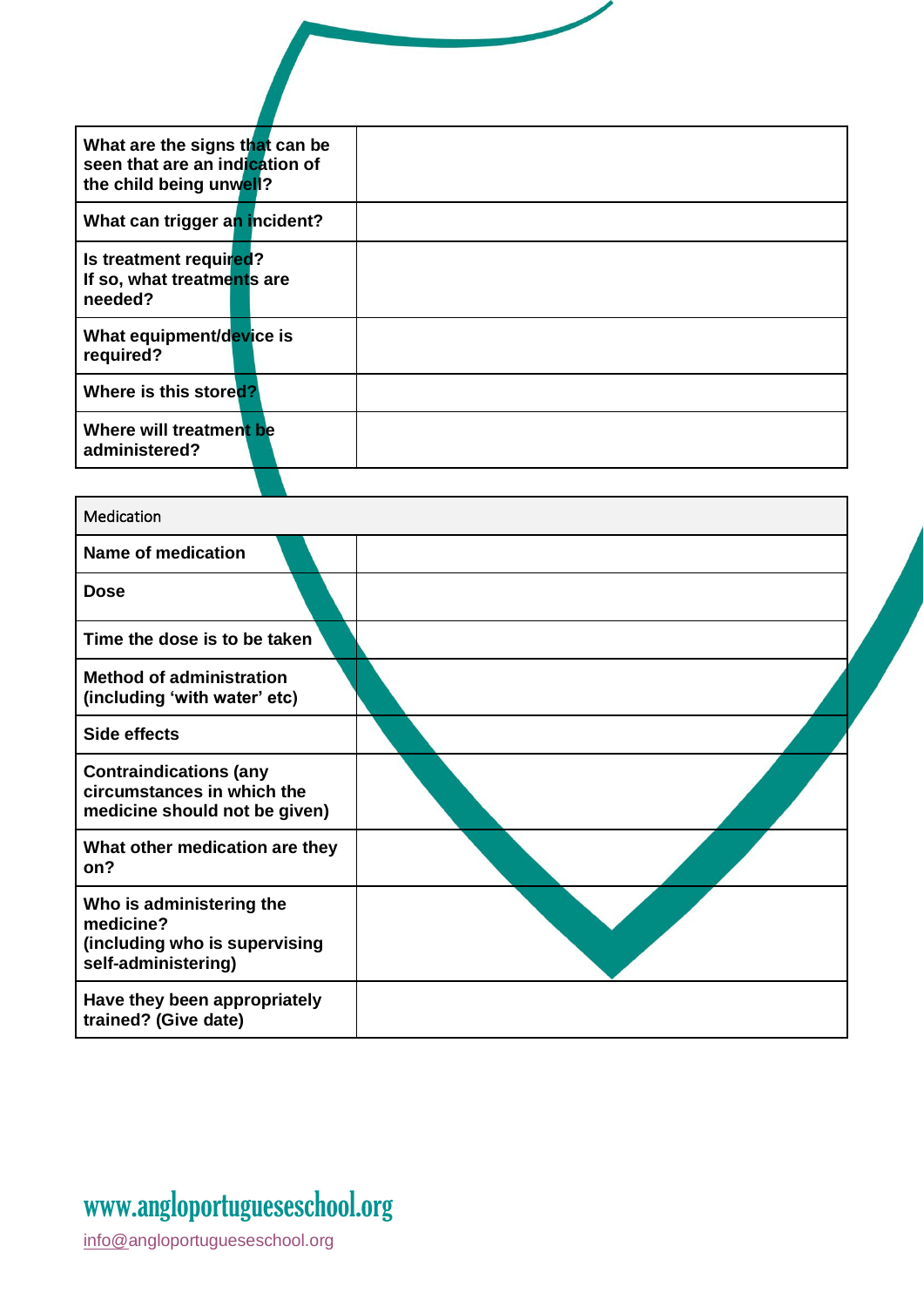| Which other staff have been appropriately trained to administer medicine (in case<br>of absence or on school visits)? | When? |
|-----------------------------------------------------------------------------------------------------------------------|-------|
| Name                                                                                                                  | Date  |
| Name                                                                                                                  | Date  |
| Name                                                                                                                  | Date  |
|                                                                                                                       |       |
| Potential risks to staff (including manual handling/blood borne virus etc):                                           |       |
|                                                                                                                       |       |
|                                                                                                                       |       |
| Specific support for the pupil's educational, social and emotional needs:                                             |       |
| Arrangements for school visits/trips (including overnight/residential):                                               |       |
| Other information: (Requirements for emergency evacuation/fire drill etc. Is a PEEP and/or an EHCP in<br>place?)      |       |

#### Who is responsible in a medical emerg $\epsilon$ On site Off site

## www[.angloportugueseschool.org](https://angloportugueseschool.org/)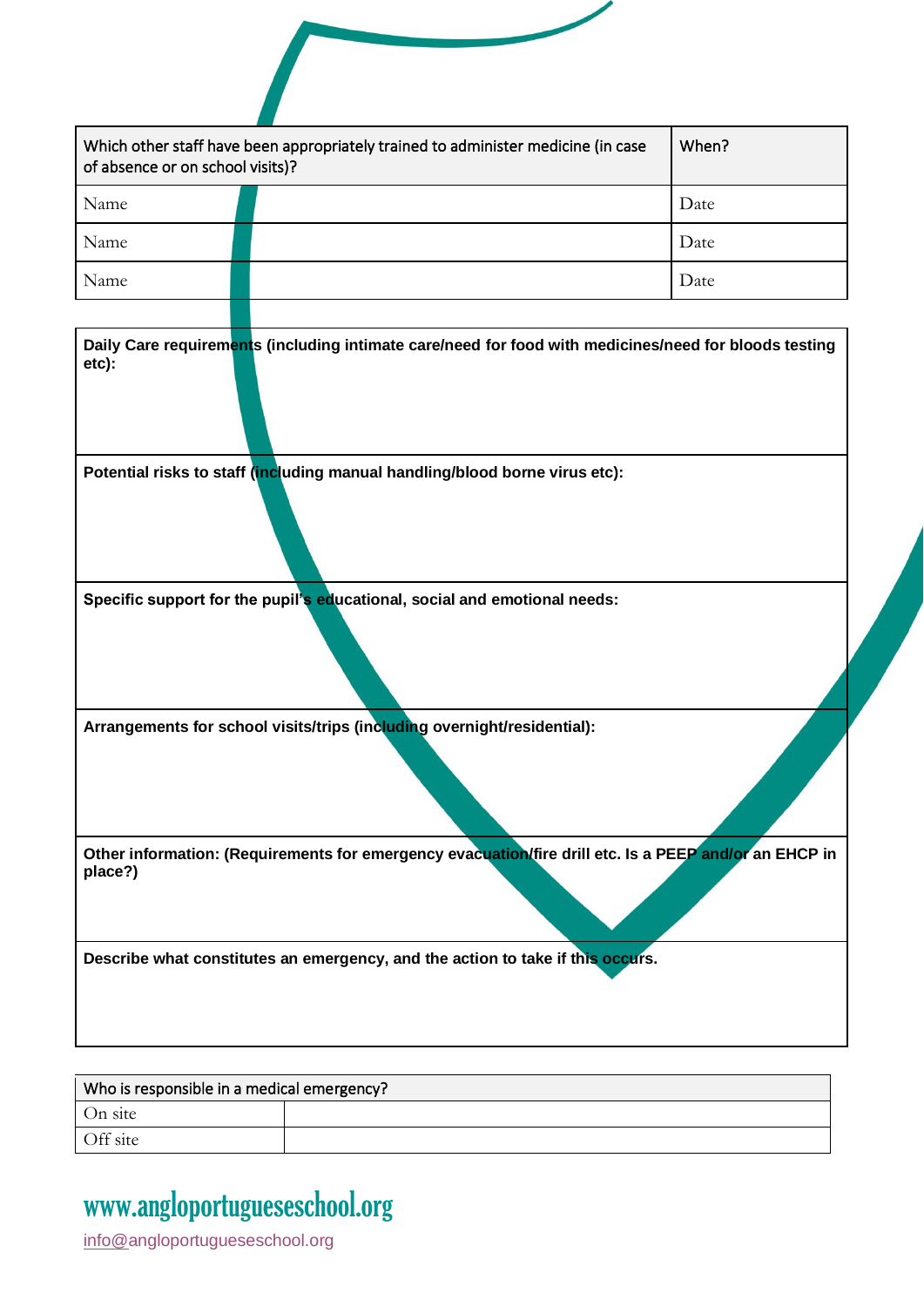| Who needs to be aware of this plan, the child's condition and the support required?          |  |      |              |    |
|----------------------------------------------------------------------------------------------|--|------|--------------|----|
| Check appropriate box                                                                        |  |      |              |    |
| Role                                                                                         |  | Name | Yes          | No |
| Office/Admin staff                                                                           |  |      |              |    |
| <b>Class teacher</b>                                                                         |  |      | $\mathsf{L}$ |    |
| <b>Classroom support</b>                                                                     |  |      | $\mathsf{L}$ | L  |
| Dinner time support                                                                          |  |      |              | П  |
| After school club support                                                                    |  |      |              |    |
| <b>Headteacher</b>                                                                           |  |      | П            |    |
| Site manager                                                                                 |  |      | $\mathsf{L}$ | П  |
| Whole teaching staff                                                                         |  |      |              |    |
| Whole school staff                                                                           |  |      |              |    |
| <b>External providers</b><br>sports coaches/swimming<br>instructors/peripatetic teachers etc |  |      |              |    |
| Supply/cover/PPA cover teachers                                                              |  |      |              |    |
| <b>EYFS unit staff</b>                                                                       |  |      |              |    |

| Plan developed with tick and name where applicable |  |
|----------------------------------------------------|--|
| $\Box$ Parent                                      |  |
| $\Box$ Pupil                                       |  |
| $\Box$ School representative                       |  |
| $\Box$ School nurse/health<br>representative       |  |

#### **Parental agreement for school to administer medicine (Including self-administration):**

I understand that I must deliver the medicine personally to **with the intermal agreed member** of staff)

The above information is, to the best of my knowledge, accurate at the time of writing and I give consent to school staff administering/my child self-administering (select as appropriate) medicine in accordance with the school policy and this plan. I will inform the school immediately, in writing, if there is any change in dosage or frequency of the medication or if the medication is stopped.

I agree to the school sharing information appropriately to relevant members of staff (on a need to know and confidentiality basis in line with the school policy.

In the case of diagnosed, severe allergic reactions where the child has already been prescribed an auto adrenaline injector: I give consent for my child to use the school's emergency auto adrenaline pen in a case of emergency.

**Name: ………………………………………………………**

**Signed: ………………………………………………………. (parent/carer)**

**Date: ……………………**

## www[.angloportugueseschool.org](https://angloportugueseschool.org/)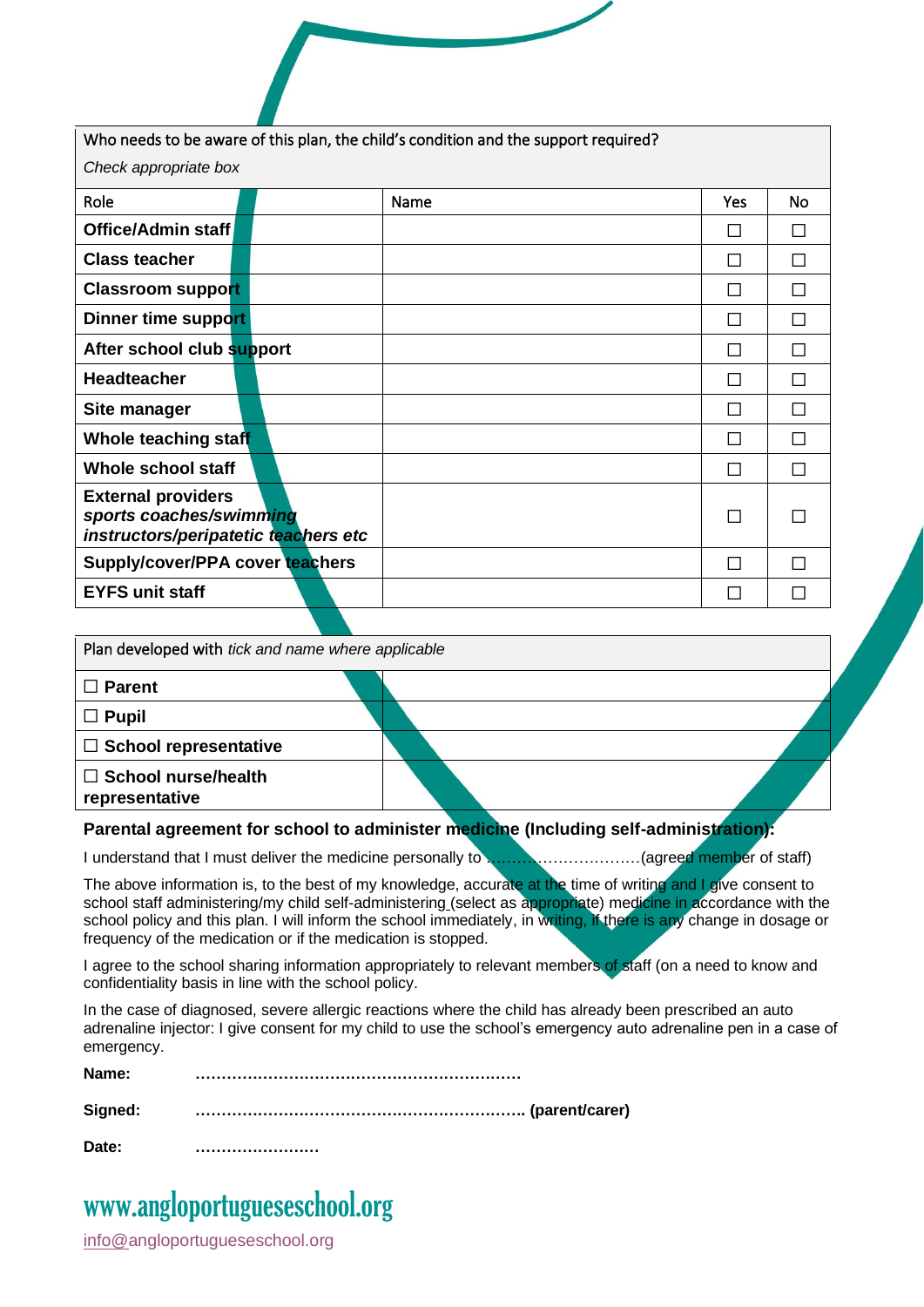**Appendix 4 – Sample of letter to parents following a head injury (can be emailed)**

Child's name…………………………………………………………………………..

Dear Parent/ Carer,

Your child has sustained a head injury at school today at approximately……….am/pm and has been monitored since the accident and we have not identified anything that caused concern up to the time of them going home.

(see location of injury on head profile)

If any of these symptoms are present, particularly loss of consciousness (even for a short period of time),

you should call an emergency ambulance (999 / 112) or NHS Direct on 111 / 0845 4647



- Lasting headache that gets worse or is still present over six hours after the injury;
- Extreme difficulty in staying awake, or still being sleepy several hours after the injury. It is fine to let

children go to sleep after a slight bump to the head, but you should check on them regularly and make sure you are able to wake them.

- Nausea and vomiting several hours after the injury;
- Unconsciousness or coma;
- Unequal pupil size;
- Confusion, feeling lost or dizzy, or difficulty making sense when talking;
- Pale yellow fluid or watery blood, coming from the ears or nose (this suggests a skull fracture);
- Bleeding from the scalp that cannot be quickly stopped;
- Not being able to use part of the body, such as weakness in an arm or leg;
- Difficulty seeing or double vision;
- Slurred speech; and
- Having a seizure or fit.

| Regards, |  |
|----------|--|
| APSoL    |  |

## www[.angloportugueseschool.org](https://angloportugueseschool.org/)